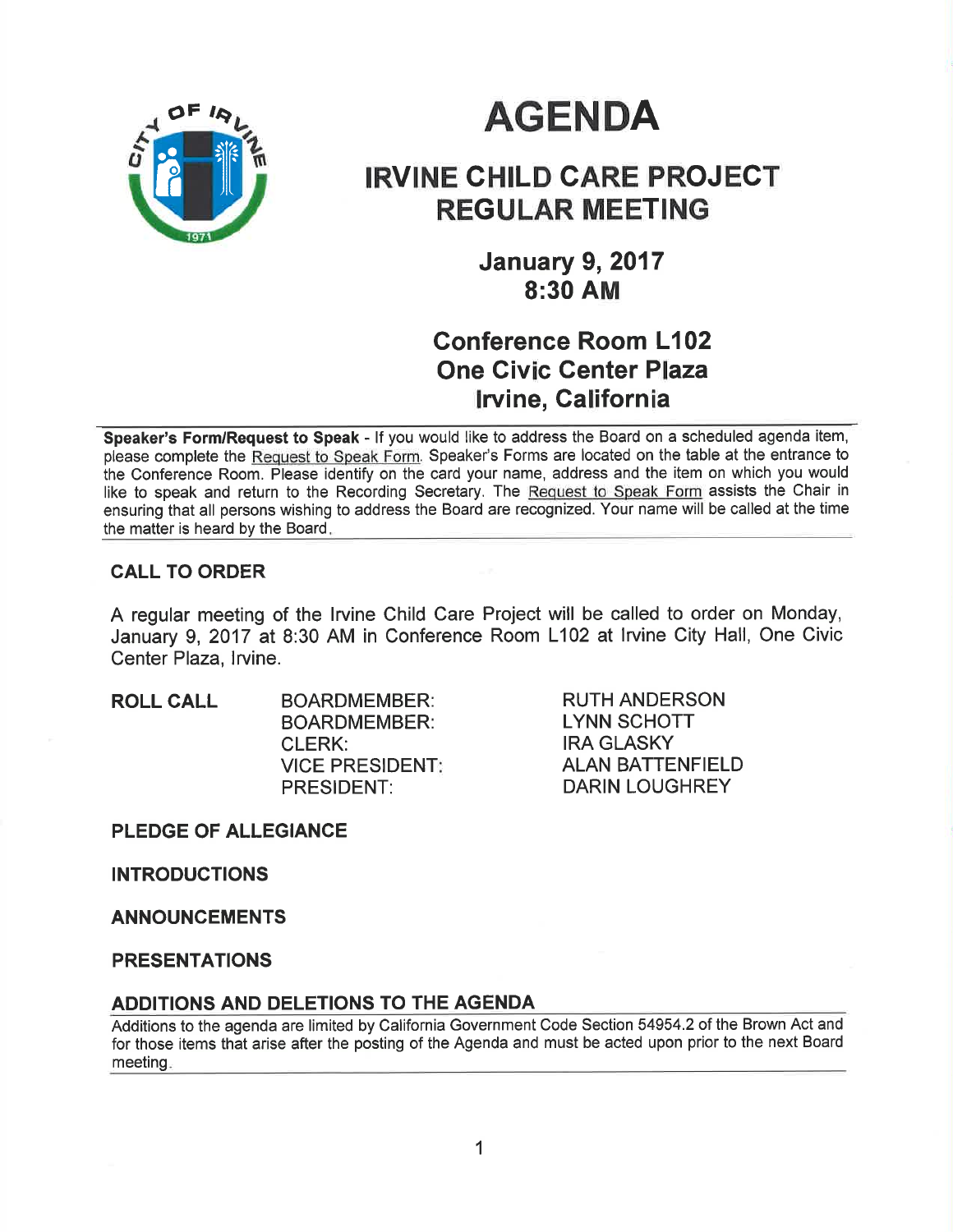# PUBLIC COMMENTS

Any member of the public may address the Board on items within the Board's subject matter jurisdiction, but which are not listed on the Agenda during PUBLIC COMMENTS. However, no action may be taken on matters that are not part of the posted agenda. PUBLIC COMMENTS are scheduled for 30 minutes and are limited to 3 minutes per person.

# CONSENT GALENDAR

All matters listed under Consent Calendar are considered to be routine and enacted by one roll call vote. There will be no discussion of these items unless members of the Board request specific items to be removed from the Consent Calendar for separate discussion. Any member of the public may address the Board on items on the Consent Calendar. Public comments on any item or items on the consent calendar are limited to three minutes per speaker. lf you wish to speak to a particular item or items, please complete a Speakers Form and submit to Recording Secretary

# 1. APPROVAL OF IRVINE CHILD CARE PROJECT (ICCP) MINUTES

AGTION: Approve minutes of the lrvine Child Care Project regular meeting of November 14,2016.

## 2. WARRANT REQUEST - CHILD DEVELOPMENT CENTERS, INC.

RECOMMENDED AGTION: Approve payment of \$30,798.26 to Child Development Centers, lnc. for childcare development services for November 1- 30, 2016.

#### 3. WARRANT REQUESTS - IRVINE CHILDREN'S FUND (ICF) SCHOLARSHIPS

RECOMMENDED AGTION: Approve payments for warrants totaling the amount of \$7,851.80 for ICF Scholarships during the month of November 2016.

- . \$3,536.00 to Rainbow Rising
- $\bullet$  \$1,152.75 to Kids Stuff
- . \$1,362.50 to Koala Klub
- . \$1,590.55 to Child Development Centers, Inc.
- 
- **S** 210.00 to Creekers Club<br>**S** 0.00 to Dolphin Club • \$ 0.00 to Dolphin Club

# 4. WARRANT REQUESTS - ICCP SCHOLARSHIPS

RECOMMENDED ACTION: Approve payments for warrants totaling the amount of \$945.50 for ICCP Scholarships during the month of November 2016.

- \$ 945.50 to Rainbow Rising<br>● \$ 0.00 to Kids Stuff
- 
- o \$ 0.00 to Kids Stuff
- \$ 0.00 to Koala Klub<br>● \$ 0.00 to Child Devel **s** 0.00 to Child Development Centers, Inc.<br>**6** \$ 0.00 to Creekers Club
- **\$** 0.00 to Creekers Club<br>**\$** 0.00 to Dolphin Club
- 0.00 to Dolphin Club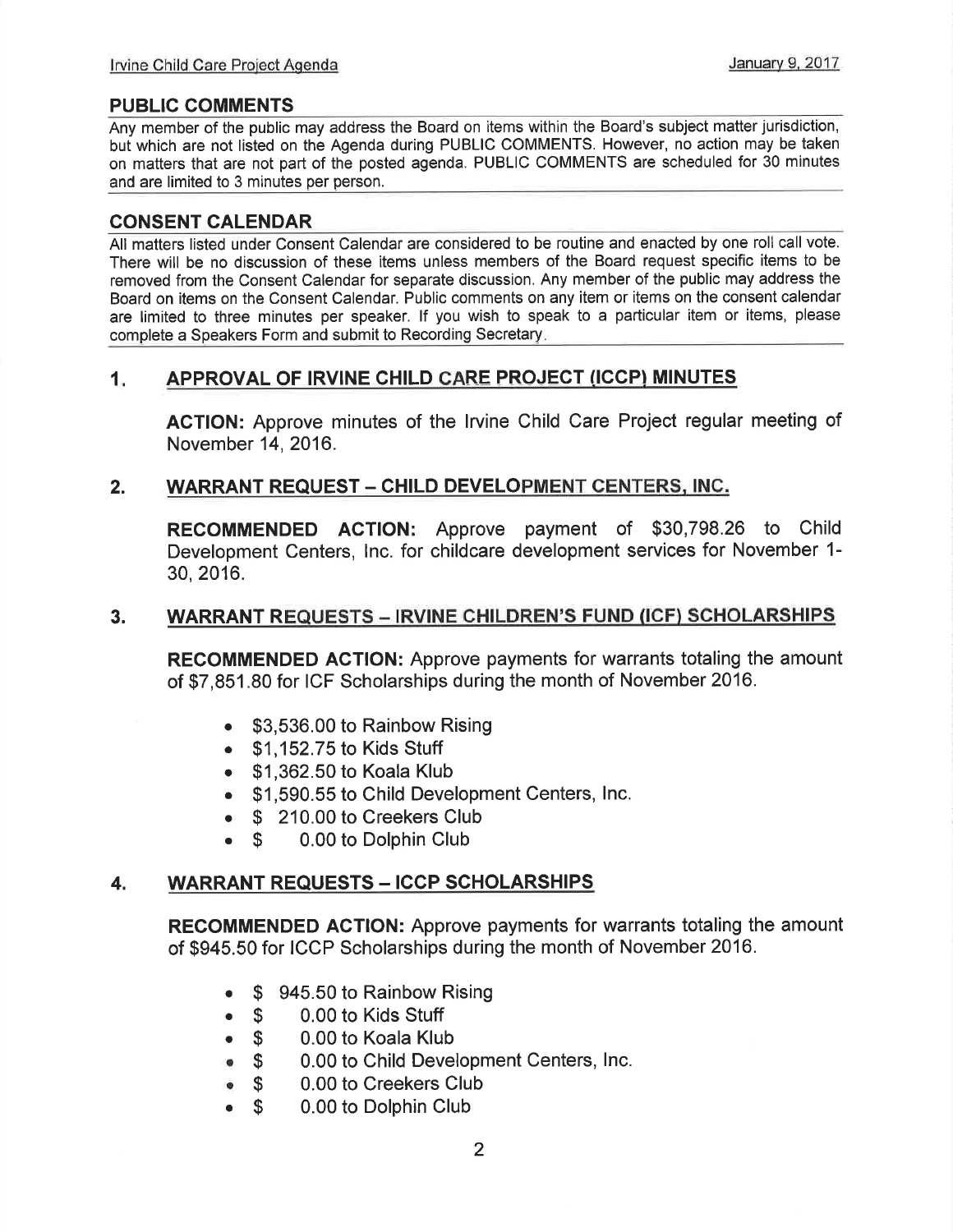#### 5. WARRANT REQUEST - IRVINE UNIFIED SCHOOL DISTRICT (IUSD)

RECOMMENDED ACTION: Approve payment of \$59,977.25 for Facilities and Financial Support Services, Utilities, Custodial Services, Custodial Equipment Amortization and payment for sale of IUSD-owned portables to ICCP for the month of November 2016.

- \$35,200.08 for Custodial Services
- \$ 675.00 for Custodial Equip Amortization
- . \$10,589.42 for Payment of Portable Purchase
- $\bullet$  \$ 7,262.75 for Utilities
- \$ 6,250.00 for Facilities & Financial Support

## 6. WARRANT REQUEST - CITY OF IRVINE

RECOMMENDED ACTION: Approve payment of \$17,070.23 to the City of lrvine for Program Administration, Grant Administration, and Supplies for the month of November 2016.

- \$16,200.85 for Program Administration
- \$ 869.38 for Grant Administration<br>• \$ 0.00 for Supplies
- 0.00 for Supplies

## 7. ICCP PAYMENTS FOR DECEMBER <sup>2016</sup>

RECOMMENDED ACTION: Review and approve December 2016 payments attached.

#### ICCP EXPENSES PAID BY IUSD 8

RECOMMENDED AGTION: Review and accept attached invoices in the total amount of \$2,689.27 paid or accrued by IUSD on behalf of ICCP.

#### 9. DEPOSIT OF STATE GRANT APPORTIONMENT

RECOMMENDED ACTION: Authorize the deposit of grant funds from the State Department of Education into the appropriate accounts as follows:

| $\bullet$ \$10,498.00 | 01-005-50100-8290 |
|-----------------------|-------------------|

- $\bullet$  \$ 4,821.00 01-005-50100-8290
- . \$32,973.00 01-005-50100-8590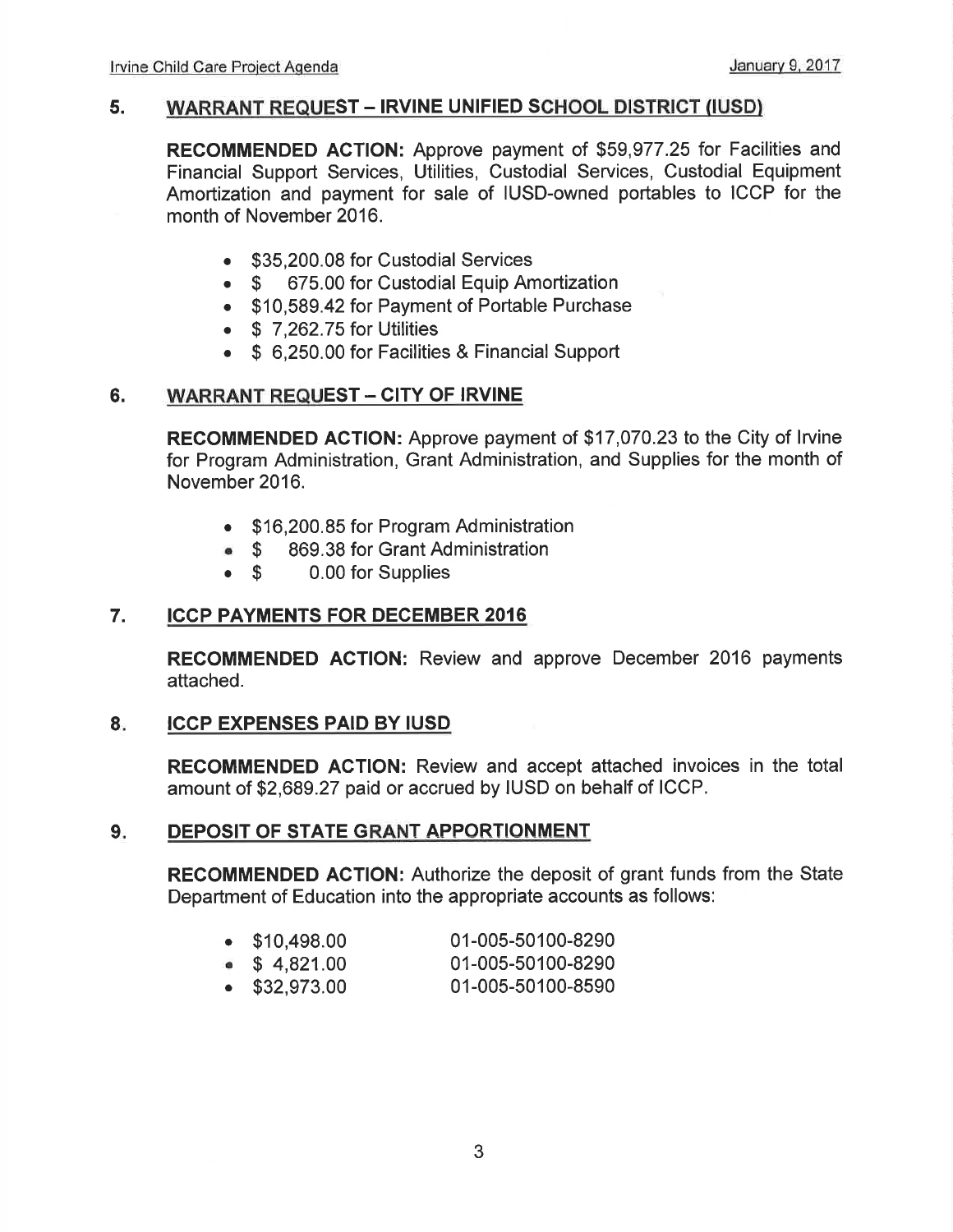#### 10. PRoGRAM ASSESSMENT REVIEW COMMITTEE (PARC) VISITS

RECOMMENDED ACTION: PARC recommends the Board approve lease renewals for Alderwood Rainbow Rising; Stone Creek Creekers' Club; Vista Verde Child Development Center; Westpark Rainbow Rising; and Woodbury Child Development Center.

#### 11. CALIFORNIA DEPARTMENT OF EDUCATION GENERAL CHILD CARE AND DEVELOPMENT PROGRAM GRANT FUDNING FISCAL YEAR 2016.17. AMENDMENT OI

RECOMMENDED ACTION: Receive and file.

## BOARD BUSINESS

1 FISCAL YEAR 2015-16 FINANCIAL YEAR-END AUDIT

RECOMMENDED AGTION: Receive and file.

#### 2. APPOINTMENT PROCEDURE FOR PROVIDER SELECTION AT EASTWOOD VILLAGE

RECOMMENDED AGTION: Submitted for Board's information

# 3. WARRANT REQUEST - CHILD DEVELOPMENT CENTERS

RECOMMENDED AGTION: Approve payment of \$8,958.00 to Child Development Centers, lnc. for child care development services for the months of July through October 2016.

#### REPORTS

- 1. FACILITIES AND BUDGET REPORT JOHN FOGARTY
- 2. ICCP ADMINISTRATOR'S REPORT TRACI STUBBLER

#### ADJOURNMENT

Next Regular Board Meeting: Monday, March 13,2017, at 8:30 AM, City of lrvine, One Civic Center Plaza, Conference Room L102, Irvine, California.